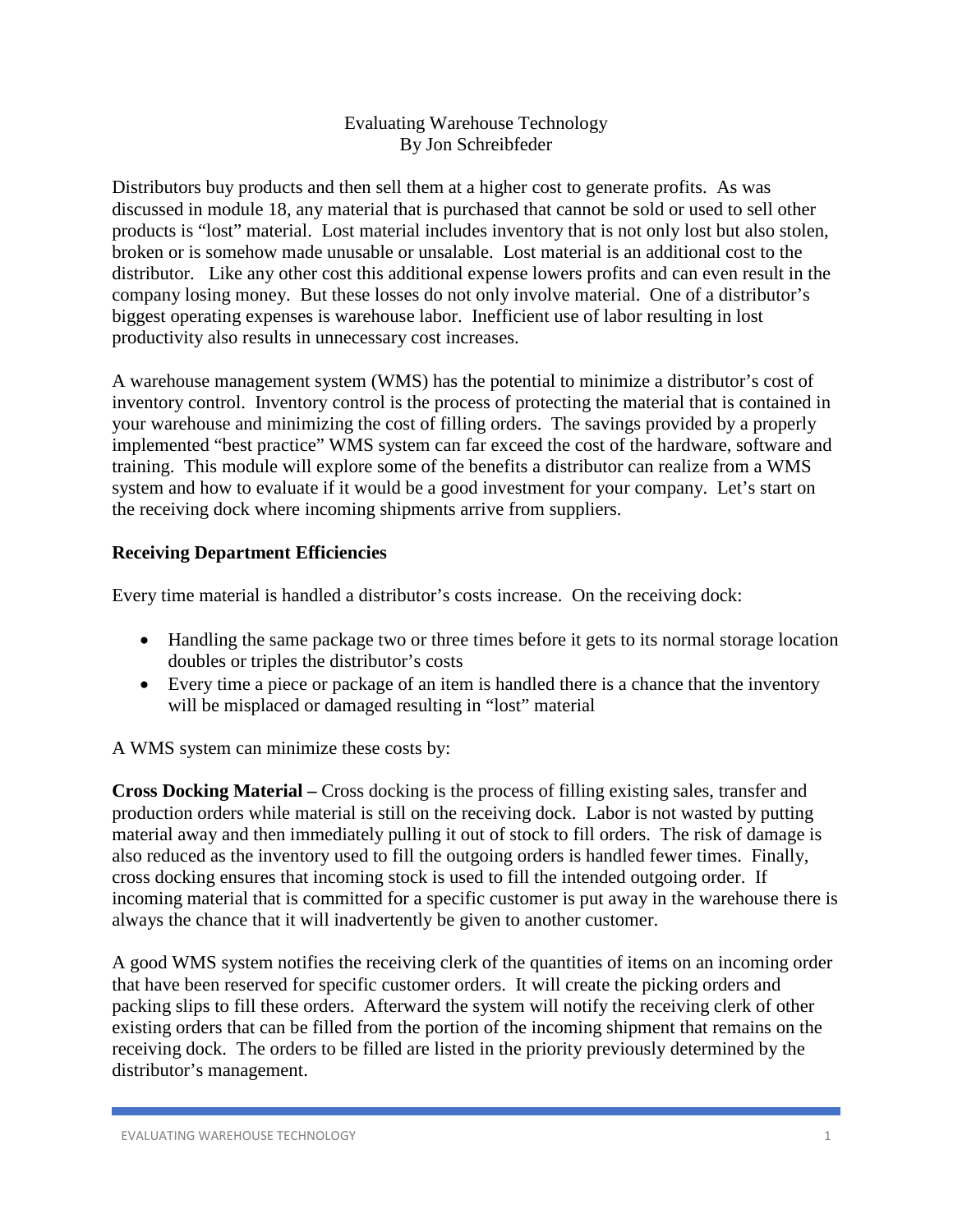**Receipt Verification –** Many products are similar in appearance to other items. When a receiving clerk uses WMS technology to scan the bar codes on incoming packages the system will verify that the products being received match those listed on the purchase or transfer order. Automatic assurance that the "right" products are being received prevents the "waste" of time and labor of dealing with unwanted material.

**Directed Putaway** – One of the goals of effective inventory control is to store products to minimize the cost of filling orders. State of the art WMS systems will direct receiving personnel where to put each piece of each product received on an incoming shipment. It will then verify that the material was placed in the right location by having the putaway clerk scan both the bar code on the material and the bin location. By directing material putaway the WMS system:

**Minimizes the risk of loss –** The WMS system remembers where each piece of each product has been stored

**Maximizes the use of available storage space –** The system not only tracks how much space is available but also determines the accessibility of each location. Best practice WMS systems ensure that items that are pulled most often are located in the most accessible bin locations. Slower moving products and material that needs to be placed in overstock or bulk storage is directed to less accessible bin locations.

#### **Material Storage Efficiencies**

One of the biggest unnecessary wastes of time involves warehouse personnel searching for lost material. Material located in the wrong location is also often forgotten and reaches its expiration date before it can be sold or used. A good WMS system helps warehouse management effectively control the space in the warehouse to minimize lost, damaged and expired material as well as minimize the cost of filling orders. A WMS system will identify and determine the space required for three types of storage bins:

Fixed Locations: These "pick" bin locations contain quantities of stocked items used to fill current orders. WMS systems will utilize forecast demand and product volume information to determine the best type of storage unit (e.g., shelf, pallet rack, etc.) and the space required in that storage unit to contain enough of each item to fill orders for a specific number of days.

**Random Locations:** Where each fixed location will hold one or more specific items random locations can hold any item if space is available. Random locations are typically used to hold bulk and surplus quantities of products that cannot fit in an item's assigned fixed location.

**Holding Locations:** Holding locations contain products that are owned by the distributor but are not currently available for sale or use. Material in holding locations includes items that need to be inspected, reworked or returned to a vendor*. It is imperative that material in holding bins is not included the quantity displayed to salespeople and other users as being available for sale or use.*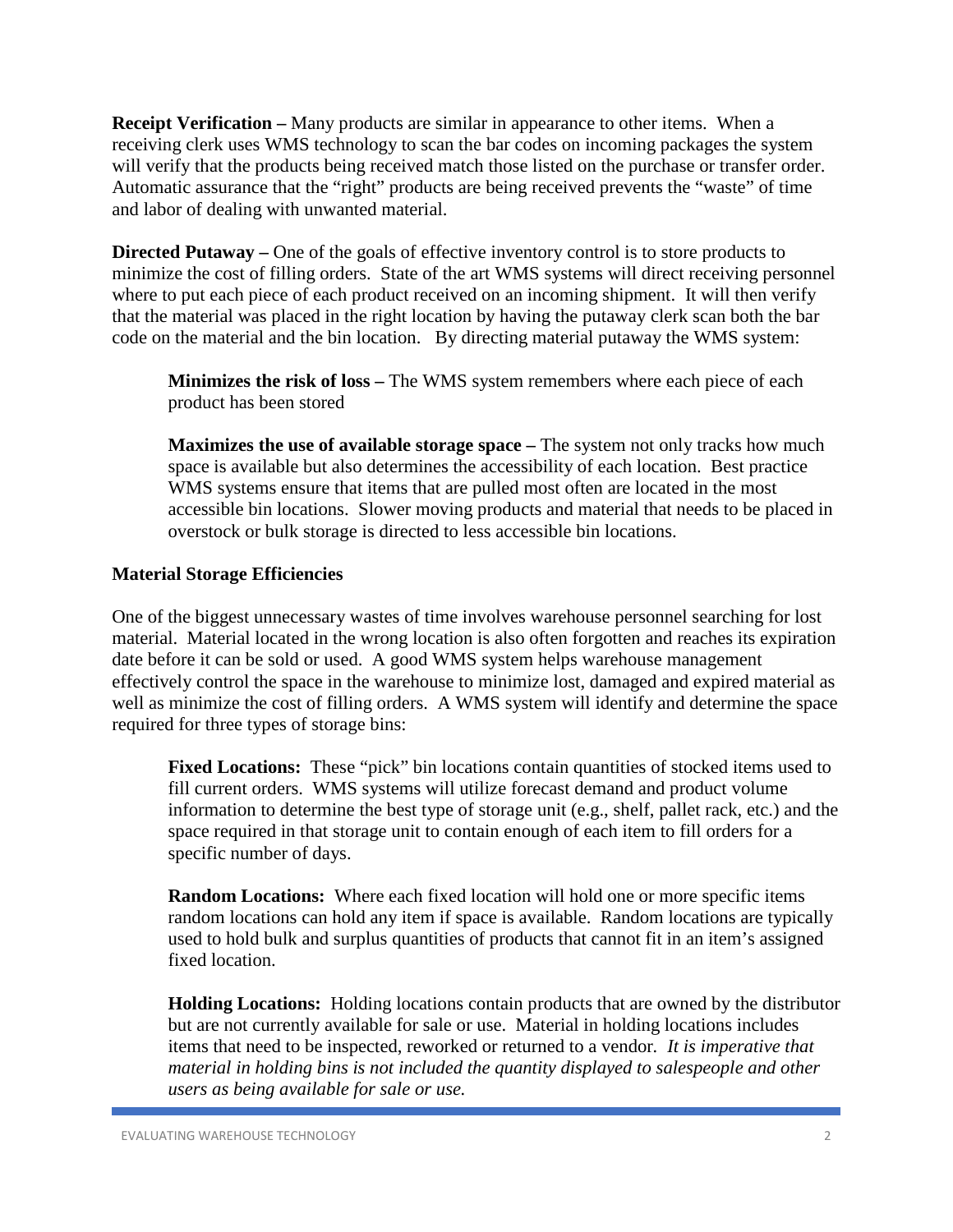There are several ways in which effective bin location assignment reduces losses of material and time:

- Fixed bins can be restocked to capacity on a scheduled basis so that pickers do not have to waste time making repeated trips to random locations to retrieve material needed to fill orders
- Bin refilling personnel can be notified of the exact random storage location of surplus or bulk quantities of a product. This eliminates "treasure hunt" like searching for material and minimizes the time necessary to replenish fixed bin locations as well as fill orders for large quantities of an item
- Material in holding bins can be closely monitored (i.e., the date the material was placed in the holding bin, the date the next action for this material should be taken, etc.). This allows management to be sure that material flows out of holding bins to be processed before it is too old and must be liquidated.

# **Order Fulfillment Efficiencies**

Most warehouse activity involves filling outgoing orders. An effective WMS system will minimize time and material losses associated with order filling activities. Features that lead to savings include:

**Product Verification.** The bar code or voice recognition features of a WMS system verify that the item being pulled from stock is the one called for on the sales or transfer order. Time is not loss in correcting situations where material was picked in error. Lost sales resulting from disappointed customers are also minimized as the correct quantity of the right items is consistently pulled from stock to fill orders.

**Lot Tracking of Material.** It is imperative that items with expiration dates be filled on a FIFO (i.e., first in – first out) basis. A "lot" contains quantities of a product that were produced by a manufacturer at the same time in the same production run. A WMS system will direct the order pickers to the locations and the lots that contain the quantities of products with the shortest shelf life. The result: the elimination of overlooked quantities of now expired products that must be liquidated. The tracking of lot numbers by a WMS system also allows a distributor to easily meet government or industry product tracking requirements.

**Directed Order Picking.** A good WMS system directs an order picker along the most efficient path through the warehouse when picking orders. To minimize order fulfillment time, the system will send the order picker to the location that has the oldest stock or contains the entire quantity needed to fill the product. Backtracking and "dead head" time (i.e., the amount of time workers spend traveling through the warehouse without material) is minimized.

**Wave Picking.** Wave picking is the process of an order picker filling multiple one or two line orders in one pass through the warehouse. The WMS system provides a single packing list with the total quantity of each item that must be pulled from stock as well as how it must be allocated between the orders being filled.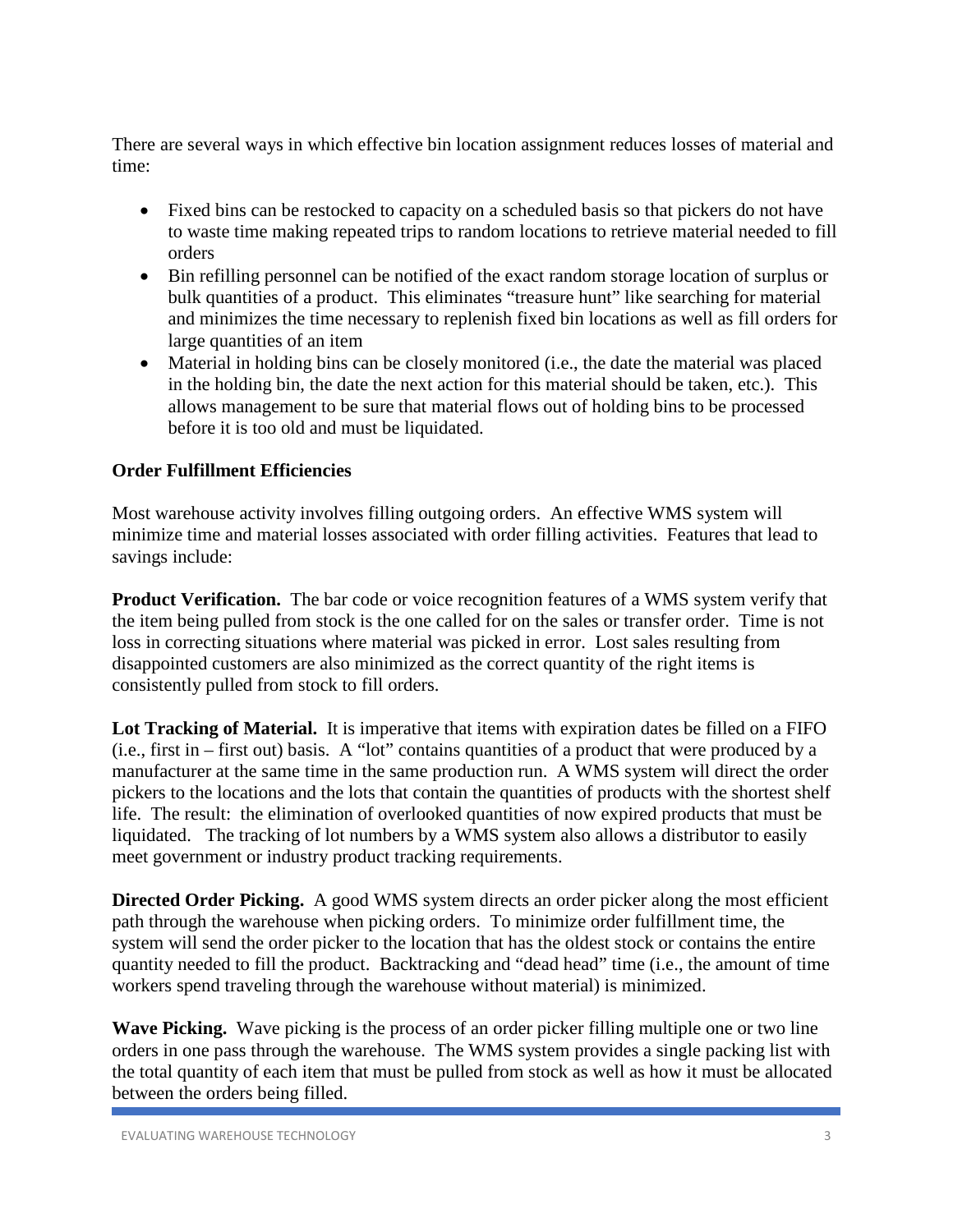**Zone Picking.** Many warehouses contain hundreds of thousands of square feet in storage space. Others are comprised of multiple floors or buildings in which material is stored. It doesn't make sense to send a single order picker through the facility to fill a single order. To alleviate this problem a WMS system can utilized zone picking. When utilizing zone picking, the system creates separate picking documents for each area of the warehouse. The picker in each area fills the items stored in his or her section and sends the material by conveyor to the shipping and staging area where the material on the order from each section is consolidated, verified for accuracy and packaged for shipment.

#### **Accuracy Efficiencies**

It is critical that the quantities of an item in a distributor's computer system agree with what is physically in the warehouse. Losses from inaccurate on-hand quantities include:

- Time spent looking for lost material
- Time spent running out to the warehouse to physically check that a specific quantity of a product is available rather than relying on the quantity displayed on the screen of an inventory inquiry
- The cost of replacement material that must be ordered to replace quantities of products that were lost or simply disappeared from stock

Because WMS systems require that material is "scanned" into and out of each location the chances of material being lost or misplaced are greatly reduced. The system "knows" where every piece of every product is located at any point in time. But WMS systems also allow distributors to quickly and efficiently ensure that on-hand quantities remain accurate through comprehensive cycle counting programs. Cycle counting is the process of counting the on-hand quantities of a specific number of products every day. Various WMS systems feature different cycle counting methods:

**Rank Based Cycle Counts –** Every time someone goes to a bin to fill and order there is the chance that a mistake will happen. For example, the wrong quantity of the product may be removed from the bin location. Indeed, those items in your warehouse with the most accurate counts are probably your slowest moving products and dead stock. In a rank based cycle counting program the WMS system will identify those products that experience the most activity and automatically schedule these products to be frequently counted. High value products and products with a history of count discrepancies may be added to the group of products that is counted most often.

**Random Based Cycle Counts –** There are unfortunate circumstances where management suspects employees of theft. One of the best deterrents of inventory pilferage is to randomly count products. If a dishonest employee doesn't know what products will be counted on a specific day, he or she will be less inclined to steal material. Most WMS systems include several methods of randomly selecting products to be counted.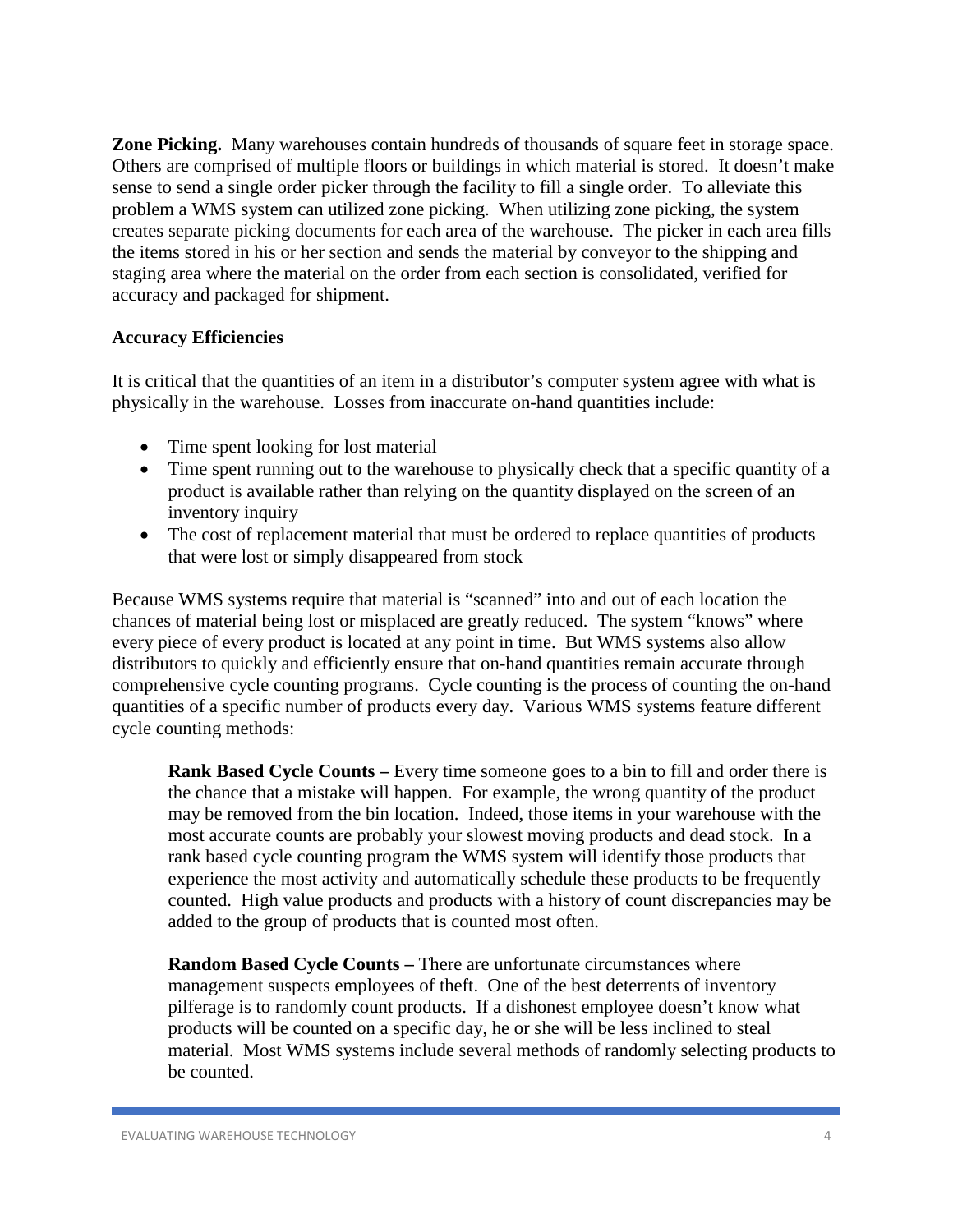**Continual Cycle Counts –** Distributors do not make money cycle counting products. Cycle counting is an expense of doing business. Continual cycle counting incorporates count verification into the order picking process. The WMS system monitors when there should be a low quantity of a product in a bin after a quantity to be picked has been removed from that bin. The WMS system then requests that the order picker verify the remaining quantity in the location before proceeding to pick the next item on the order.

Regardless of the method(s) chosen, the process of continually verifying inventory accuracy through a WMS cycle counting program provides a more accurate inventory at a lower cost than a traditional full physical inventory. In a full physical inventory, normal operations are suspended while all employees try to count all of your items in a limited amount of time. Overtime costs and lost productivity due to the shutdown increase the distributor's costs while hampering customer service.

# **Evaluating the Investment in Technology**

WMS systems and other technological solutions can be very attractive, but remember "all that glitters is not gold." Enhancements to any system must also be cost effective. Most companies want new warehouse technology to pay for itself by lowering the cost of filling orders or some other material-handling operation. In other words, the savings received for implementing the new tools has to be greater than the cost of the new equipment, training and other implementation charges. You can utilize a Total Warehouse Cost Index (TWCI) to determine the cost difference in operating a warehouse with and without the new technology. The TWCI is calculated with the formula:

Total Warehouse Operating Cost per Month ÷ Line Items Successfully Shipped per Month

The total warehouse operating cost per month includes:

- Total Warehouse Labor. *Note that this includes all warehouse labor that is not involved in some sort of assembly or value added process. This includes shipping, receiving and counting. That is, all of the functions that support the filling and shipping of orders.*
- Warehouse Taxes
- Warehouse Utilities
- Expensed Equipment
- Warehouse Space
- Depreciation on Capital Investments [most capital investments are depreciated (i.e., the costs are expensed) over a five to seven year period]
- Expensed Software
- Expensed Training
- Expensed Warehouse-Related IT Costs

Line items shipped successfully include all line items which did not experience a problem. Problems include: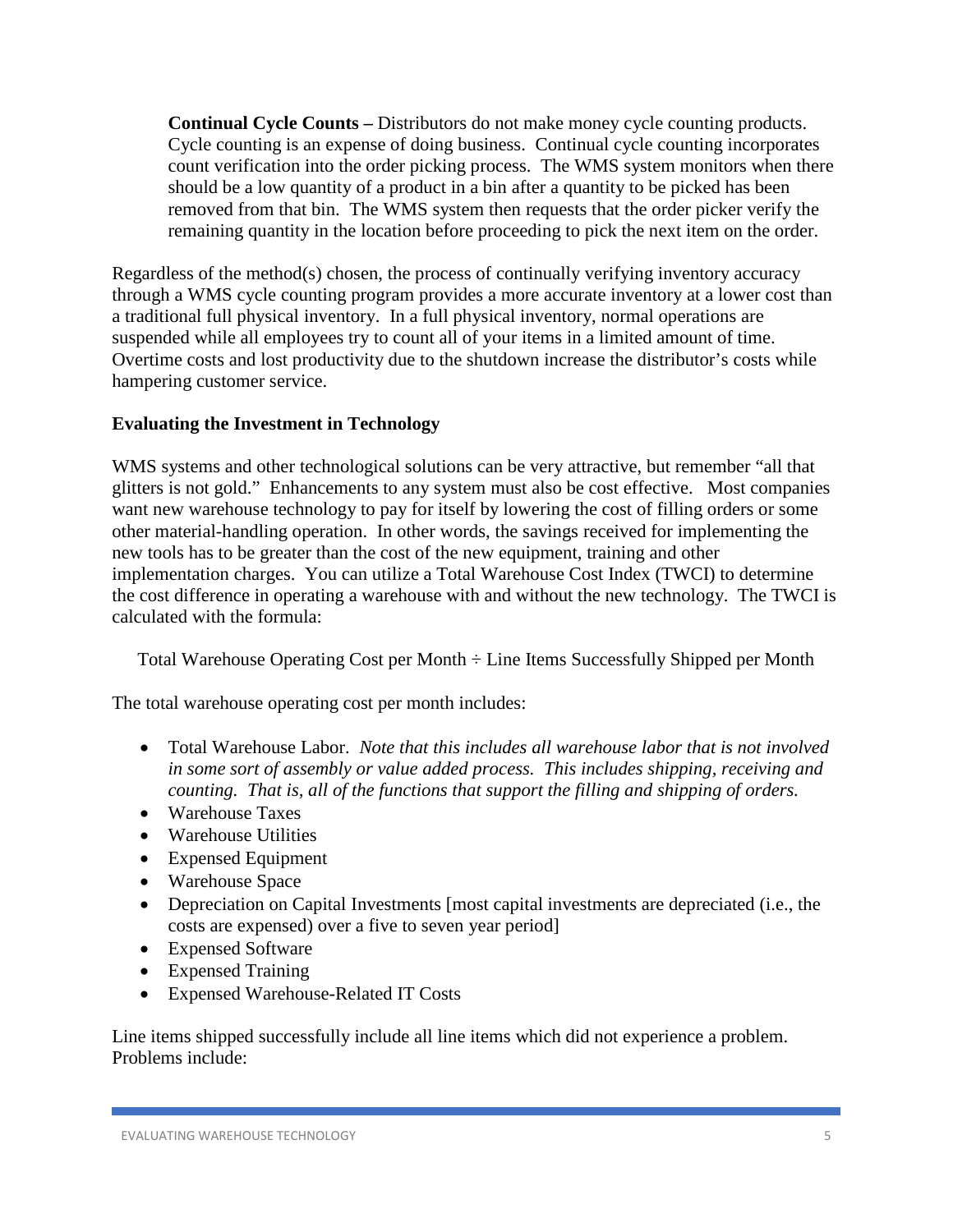- Wrong quantity was shipped
- Wrong product was shipped
- Customer received damaged material
- Customer did not receive proper documentation
- Material delivered to the wrong address

The line items with errors are subtracted because they represent wasted effort! You normally have to send out a replacement shipment or take some other remedial action. It costs you twice as much to fill the order!

New technology will add to your capital equipment investment and other expenses. But will it reduce your total labor expense? If it does your total warehouse operating cost may be lower. If the new technology provides additional capacity or reduces your errors, it may increase the number of line items successfully shipped. Let's look at an example:

Currently a warehouse is filling 10,000 line items per month with an average of 400 errors. The total warehouse operating cost is \$62,380 per month. The TWCI is \$6.50 per line item:

 $$62,380 \div (10,000 - 400) = $6.50$ 

The company is anticipating a 30% increase in business over the next year. This means that 13,000 line items will be shipped. Using their current system, the company will have to add two additional warehouse people (\$4,800 additional labor expense) and an additional \$1,000 in other expenses (it is assumed that the error rate will remain the same). The projected TWCI at the end of the year will be reduced to \$5.46 per line item (it is assumed that errors will also increase by 30% to 520 per month):

$$
(\$62,380 + \$4,800 + \$1,000) \div (13,000 - 520) = \$5.46
$$

Note that the TWCI tends to decrease when the volume of orders increases (up to a "saturation point where people and material can no longer efficiently move in your warehouse). But could this distributor save more by implementing new technology?

This company finds that implementing a WMS system will increase depreciation and other expenses by \$5,000 per month. At the same time, it promises to reduce labor expense by \$1,100 per month (even though more line items will be shipped). The company will still incur other additional expenses of \$1,000. This means that total warehouse operating expenses will increase by  $$4,900$  (\$5,000 - \$1,100 + \$1,000). Other companies that previously implemented this WMS system report a line item picking error rate of 2% and the capability to process up to 20,000 line items per month with the configuration this firm is implementing. As a result, there is plenty capacity to handle the distributor's planned expansion. The projected TWCI at the end of the year will be \$5.28 per line item:

$$
(62,380 + $5,000 - $1,100 + $1,000) \div (13,000 - 260) = $5.28
$$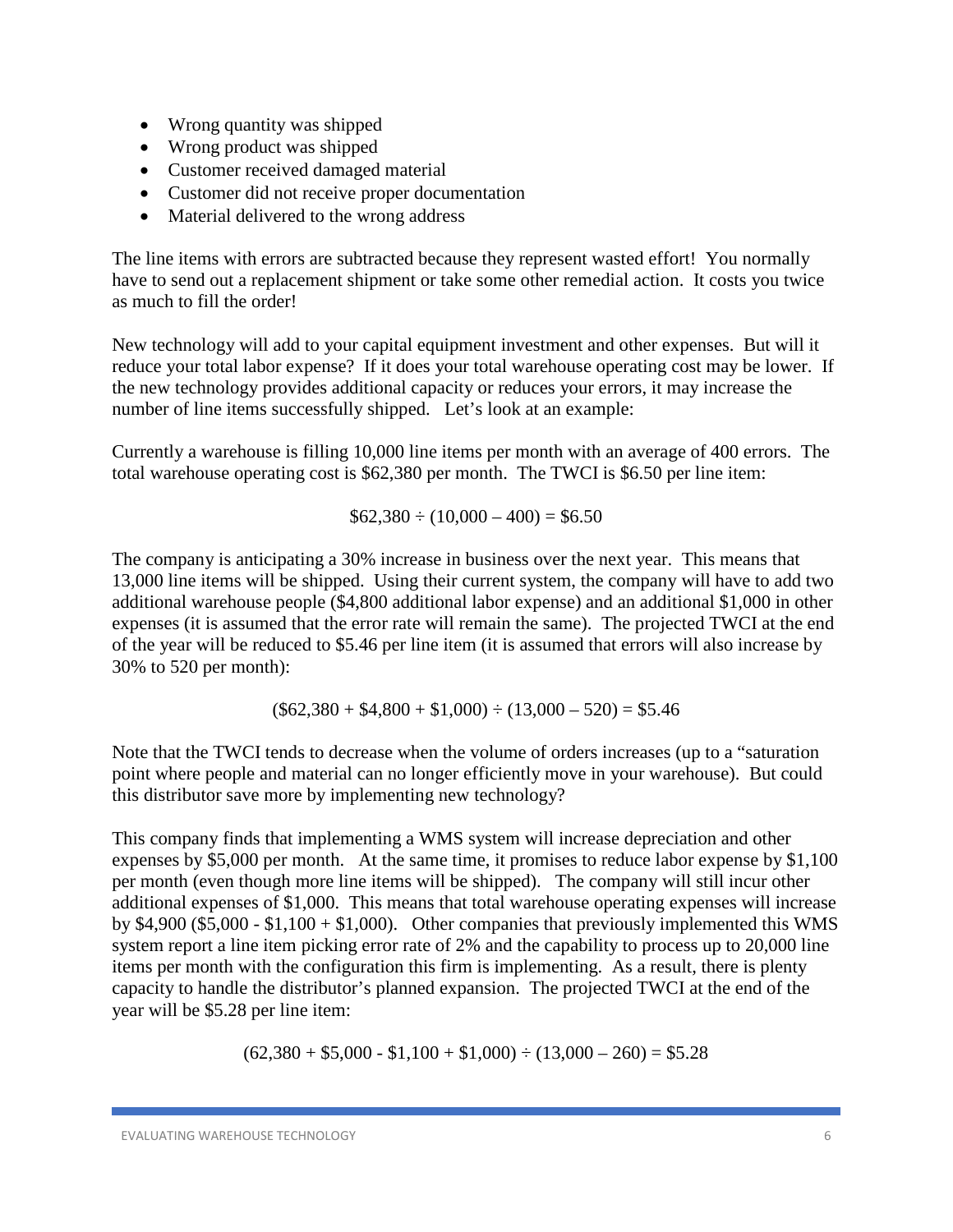In this case the implementation of automation will reduce overall costs (if indeed labor and errors are reduced). But what if there were no labor savings of \$1,100 and the error rate remained 4%? The TWCI would then be:

 $(62,380 + $5,000 + $1,000) \div (13,000 - 520) = $5,48$ 

In this last scenario, the company's cost of filling an order will actually be higher after implementing the new technology (\$5.48 after implementing technology versus \$5.46 before implementing technology). *It is very important not only to calculate the TWCI before and after the implementation of new technology, but verify that any claims of savings are well documented and you can see them proven at other installations of the system!*

# **Test Your Knowledge**

- 1. A WMS system will do which of the following (choose all that apply):
	- a. Direct putaway personnel as to which bin should store new received material
	- b. Inform receiving personnel what recently received material can be used to fill existing customer orders
	- c. Ensure that material for outgoing orders is picked on a FIFO (first in -first out) basis
	- d. Inform buyers as to when to order products and how much to order
- 2. True or False: A WMS system always pays for itself in savings within 12 months of implementation
- 3. What is the Total Warehouse Cost Index for this facility:
	- Total Warehouse Operating Cost per Month =  $$75,000$
	- Average Line Items Shipped per Month  $= 11,000$
	- Average Picking Errors per Month  $= 500$
- 4. After the implementation of a WMS system the facility experienced the following results:
	- Total Warehouse Operating Cost per Month  $= $82,000$
	- Average Line Items Shipped per Month  $= 13,500$
	- Average Picking Errors per Month  $= 150$

Was the WMS system a good investment?